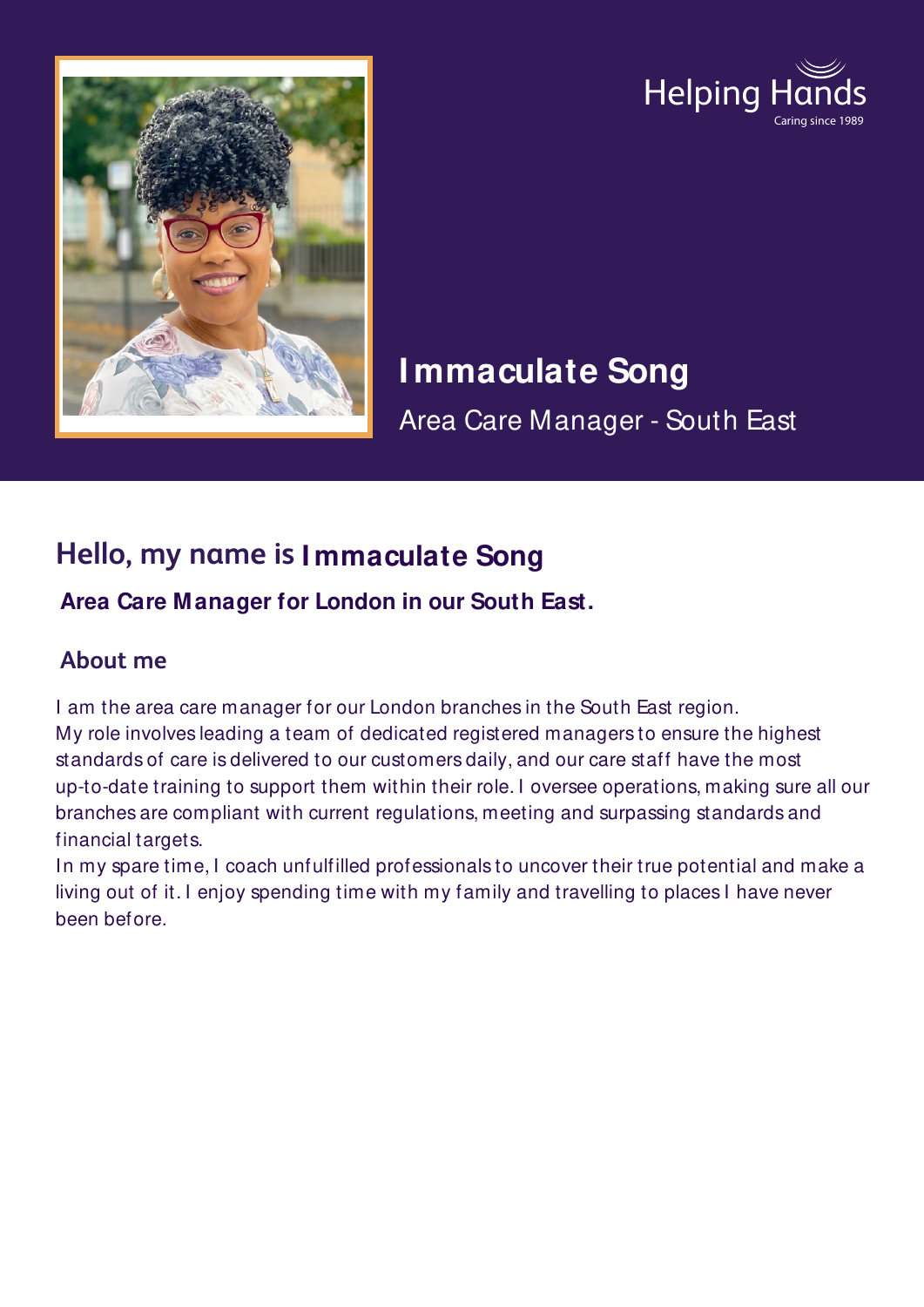### **My experience and expertise**

My background is in marketing and project management. I first took interest in social care when I was looking for a flexible role that will enable me to be actively present in the day-to-day affairs of my kids. Providing care to adults in their home was rewarding, so I studied and gained the Level 5 Diploma in Leadership within Adult Health and Social Care. I have worked across various roles within social care including being a registered manager and operations manager responsible for multiple services within the private market and local authority.